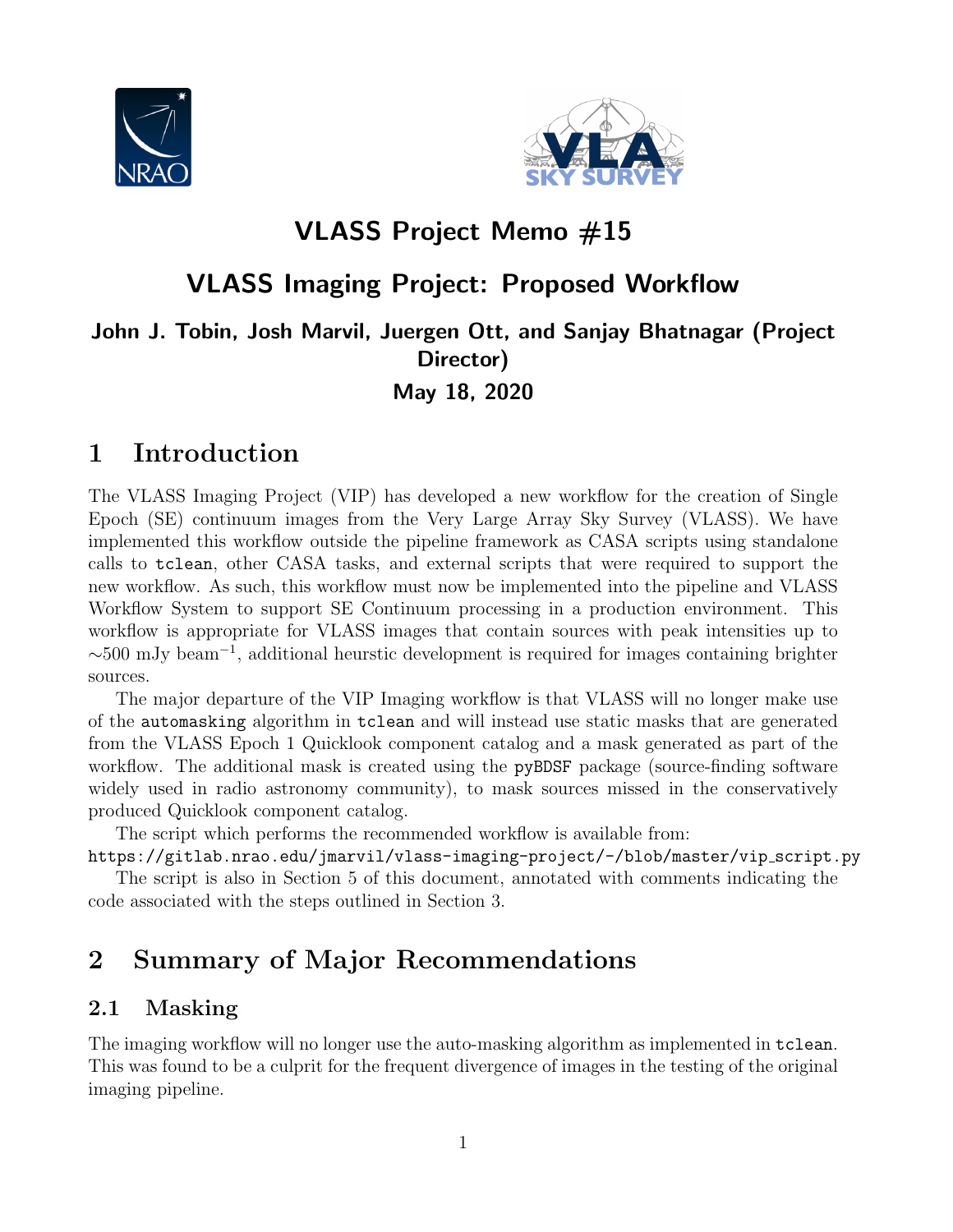Masking of sources is still essential to the proper deconvolution of images, and we will use two tiers of masking. A Tier-1 mask is generated from the component catalog generated from the VLASS Quicklook images. This component catalog is conservatively generated, avoiding the inclusion of significant artifacts and does not include QA rejected images. The Tier-1 mask will be used for model creation, enabling proper setting of weights, RFI flagging, and selfcalibration. The Tier-2 mask is then generated after self-calibration, from the image produced after an initial cleaning of the self-calibrated data using the Tier-1 mask. This enables the Tier-2 mask to include fainter sources and extended structure missing from the Tier-1 mask. The creation of the Tier-2 mask requires the use of pyBDSF to identify additional components not included in the Tier-1 mask and create the final mask, a linear combination of the Tier-1 and Tier-2 masks that is used to complete the imaging process.

#### 2.2 Point Spread Functions

The tclean task in CASA uses the AW-Projection algorithm to compute the wide-band PSFs at the pointing center, where the PB has no frequency dependence. The wide-band PSF computed at this location is therefore appropriate for single-pointing wide-band imaging. Mosaic imaging spreads the PB's frequency dependence to the entire mosaic region and renders the PSF as computed by default in tclean inaccurate for wide-band continuum mosaic imaging (the PB frequency dependence gets embedded in the PSF, which in-turn leads to wide-spread error in the wide-band modeling of the sky emission).

The AW-Projection implementation in CASA allows switching-off of the frequency-dependent PBs and we first compute the PSF using the parameter wbawp=False. Then in subsequent imaging steps, we replace the PSF generated for the images (which must use wbawp=True for imaging) with the PSF created using wbawp=False. However, with the current implementation in CASA the generation of the PSF with wbawp=False and the images with wbawp=True requires different Convolution Function Caches (CFCaches).

Note that it is preferable for CASA to handle these PSF issues internally. This would eliminate the need for two CFCaches and the PSF replacement workaround, but development priorities will prevent these issues from being solved until after CASA 6.2. Thus, the pipeline must work around the CASA limitation for the the implementation of this workflow.

#### 2.3 Convolution Function Caches

CFCache are an integral part of the deconvolution process using the gridder='awproject'. These cannot currently be accessed efficiently using the Lustre file system and are accessed from /mnt/scratch/cfcache on the VLASS cluster nodes. As implemented in CASA 5.6.3, two CFCaches are needed one for the creation of the PSF with wbawp=False and another CFCache created with wbawp=True for the deconvolution of the images.

#### 2.4 Image and Pixel Size

The image sizes are recommended to be 16384x16384 and the pixel size is still recommended to be 0. of per pixels. This larger image size is in part driven by our recommendation to lower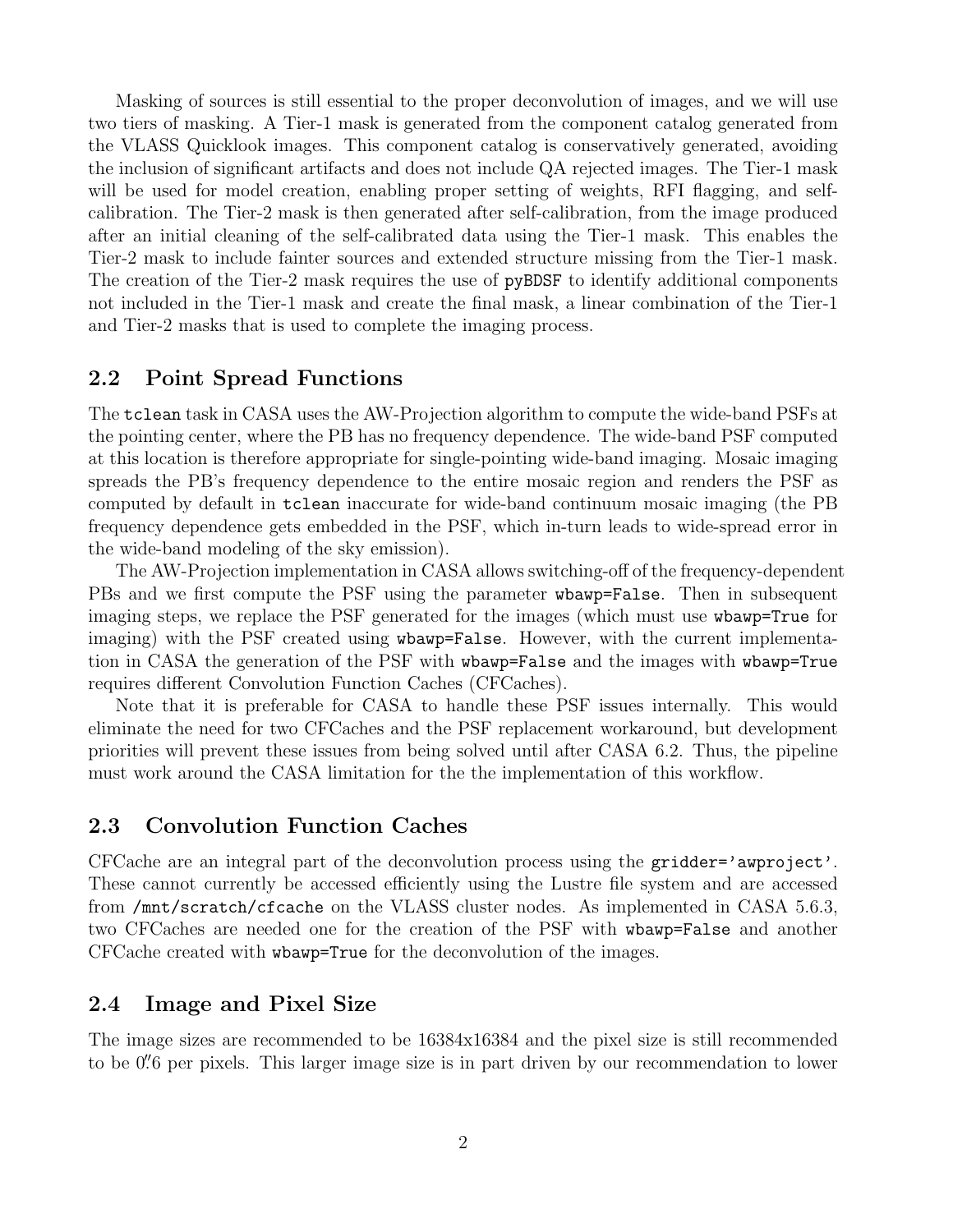the pblimit parameter from 0.2 to 0.02 to reduce the image truncation at low primary beam levels and the larger images avoid the effects of aliasing.

While we recommend these larger images at present, the pixel size and image sizes are still being investigated to determine if smaller pixels (and hence larger images) are needed or if the image size could be modestly reduced. The issue being that PSF oversampling with a 0.<sup>"</sup> of cell size is on the border of what is typically considered acceptable, especially at the highest frequencies of S-band (4 GHz). If we require 3 pixels to sample the main lobe of the PSF, considering the central wavelength of S-band, the PSF is sampled with 3 pixels using 0.6 pixels, but at the high frequency end of the band, 0. 43 pixels are needed to sample the PSF with 3 pixels. The choice here is important because it will also dictate the image size and PSF sampling for the coarse cubes.

### 2.5 Self-Calibration and Statistical Weights

Use of self-calibration was planned for the VLASS SE imaging pipeline previously, but as part of VIP we confirm that it is a necessity for producing the highest quality images, even in low-dynamic range fields. The method of calculating statistical weights is recommended to be changed from the current method (time dependent and per spectral window) to channelized weights (time independent and per channel). The new heuristics are helpful for obtaining accurate flux densities toward bright sources.

### 2.6 Configurable Parameters

While the VIP team has made strides to determine parameters that will work for a large number of images, it is very likely that there will be images that require parameter adjustments to enable successful imaging. As such, we have identified a number of parameters that must be exposed to the pipeline for manipulation by the Data Analysts for running the imaging workflows. Furthermore, further optimization of some parameters is still being explored and the recommended values may change as further parameter studies are conducted.

#### Imaging parameters:

- robust: default=1 or 1.5, changed at different points in the workflow
- imsize: default=16384
- cfcache: CFCache location
- cell: pixel size default= $0.6$ <sup>n</sup>
- uvtaper: default="
- uvrange: default= $\textdegree$  <12km'
- nsigma: default=3.0
- niter: default=20000
- scales: default= $[0,5,12]$
- cycleniter: default=5000
- cyclefactor:  $default=3$
- pblimit: default= $0.02$

#### Self-calibration:

• Task gaincal, parameter combine:  $default='spw, field'$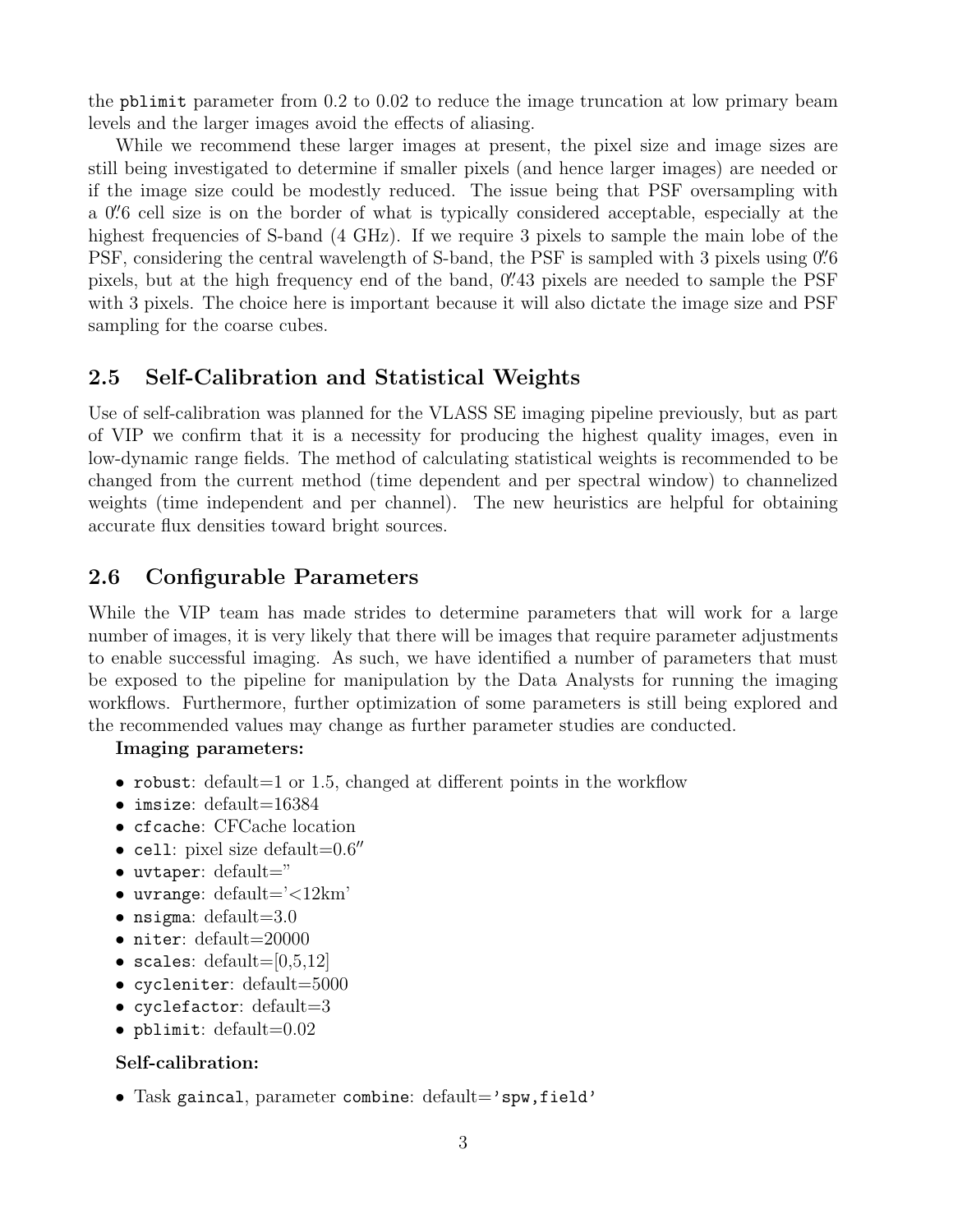- Task gaincal, parameter spw:  $default='$
- Task gaincal, parameter solint: default =  $'$ inf'
- Task gaincal, parameter minsnr: default =  $'5.0'$
- Task applycal, parameter interp: default= 'nearest'
- Task applycal, parameter spwmap: default=[2]\*18

#### Statistical Weighting (task statwt):

- Parameter combine: default='field, scan, state, corr'
- Parameter chanbin: default=1
- Parameter timebin:  $default='1yr'$
- Parameter datacolumn: default='residual\_data'

#### Tier-2 Mask Creation:

- Input image: default='image' alternate 'residual'
- Do artifact rejection: default='True'

## 3 Proposed Workflow

The VIP has developed a recipe for the flow of the pipeline incorporating the changes recommended for the successful deconvolution of VLASS data. A high-level outline of the recipe is provided below, and further details of each step are found in subsections below. The necessary steps resulting from the VIP study are 3 through 14, and the other steps are straightforward operations that the pipeline already performs.

- 1. Import data (standard pipeline)
- 2. Split data from full VLASS MS, reset weights (standard pipeline)
- 3. Create uniform and robust PSFs using wbawp=False (new procedure)
- 4. Make Tier-1 mask from QL catalog (new procedure)
- 5. Make uniform weight image with  $3''$  taper, fill model column (new procedure)
- 6. RFI flagging using vlass-imaging mode (standard pipeline)
- 7. Run Statwt on residual data (recommend task modifications)
- 8. Self-calibration (recommend task modifications)
- 9. Create new uniform and robust PSFs using wbawp=False (new procedure)
- 10. Make new uniform weight image, tapered to  $3<sup>''</sup>$  and smooth to  $5<sup>''</sup>$  (new procedure)
- 11. Create Tier-2 mask from smoothed image using pyBDSF (new procedure)
- 12. Combine Tier-1 mask with Tier-2 mask (new procedure)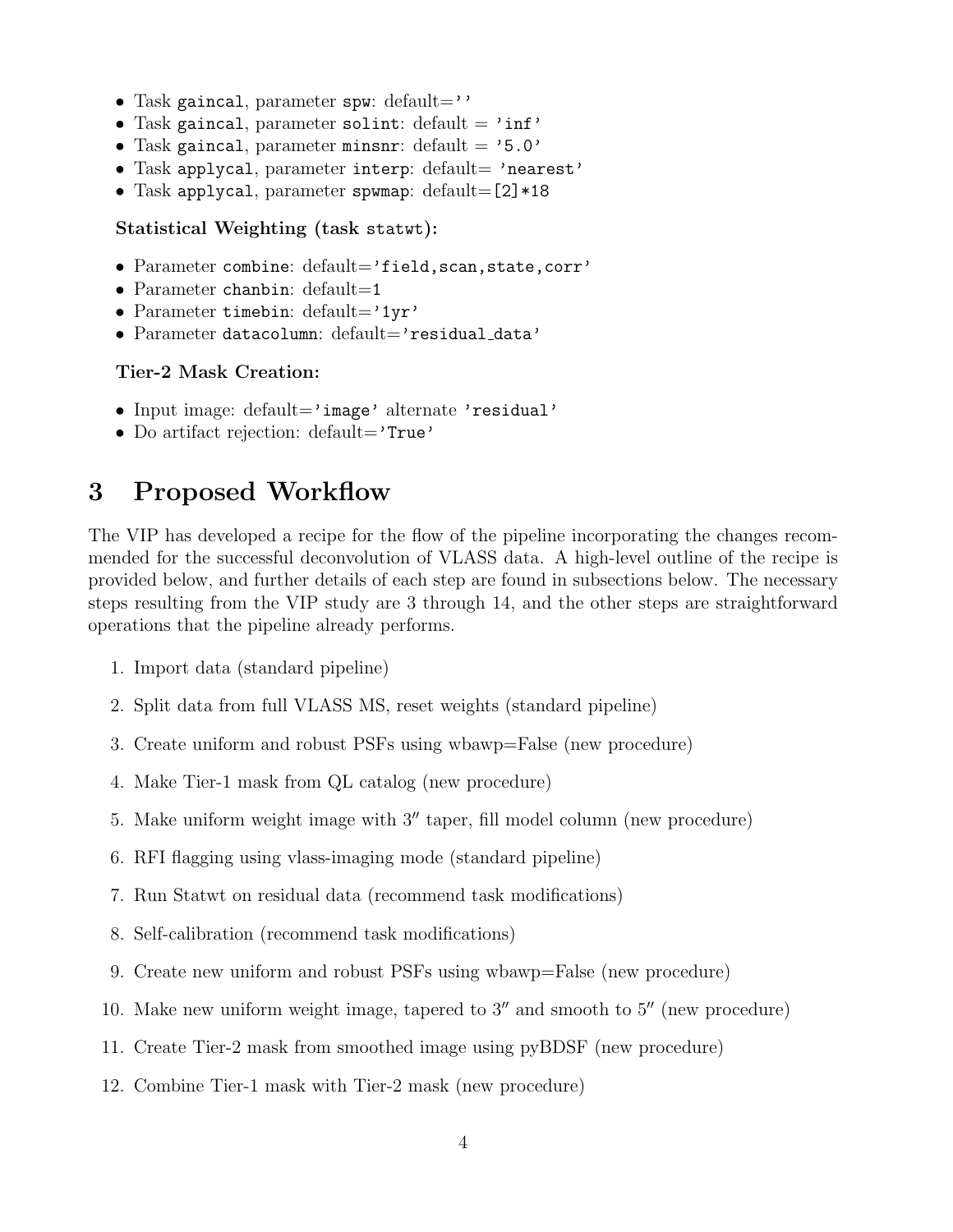- 13. Make robust weight image, cleaned using Tier-1 mask (new procedure)
- 14. Resume robust image using combined mask, finishing deconvolution (new procedure)
- 15. PB Correct images (standard pipeline)
- 16. Make RMS images (standard pipeline)
- 17. Cutout images (standard pipeline)
- 18. Analyze Alpha (standard pipeline)
- 19. Export Products (standard pipeline)

#### 3.1 Step 3: Create Uniform and Robust PSFs using wbawp=False

As discussed in section 2.1, CASA 5.6.3 by default creates a PSF for an awproject mosaic image that is not optimal. Thus, PSFs need to be created with the tclean parameter wbawp set to False. These PSFs must then be used to replace the PSFs that are generated for the images themselves. These PSFs require separate CFCaches for their creation. The image PSFs are replaced by first initializing an image with no cleaning (analogous to iter0 in pipeline imaging), deleting the \*.psf.tt\* files associated with the image, and replacing them with the wbawp=False PSFs. Then, tclean can be restarted and deconvolution begun.

#### 3.2 Step 4: Create Tier-1 Mask from Quicklook Component Catalog

The VLASS Quicklook component catalog (/home/vlass/packages/VLASS1Q.fits) is used to generate a first mask for the cleaning required for steps 5, 10 and 13. The code used by VIP to generate the mask is located at /home/vlass/packages/vip/mask-from-catalog/mask from catalog.py. This function is imported into CASA and run within the CASA environment, producing a mask file that can be used in imaging. A typical call is:

mask\_from\_catalog(inext='iter0.psf.tt0', outext="QLcatmask.mask", catalog\_search\_size=2.0).

The parameter inext is simply an input CASA image the spans the full field of view where masks should be drawn; the input image is only used to obtain the image center, outext is the name of the output mask, and catalog-search size is the circle (or is it a box) size to search for catalog components for masking.

## 3.3 Step 5: Create Uniform Weight image with Tapering and Fill Model Column

An initial sky model is required in order to perform steps 6, 7, and 8 and an initial image is created from the data to generate this model. This image is created using uniform weighting, but tapered to  $3''$ . The use of uniform weighting is recommended here because the positive sidelobe levels are reduced with uniform weighting with respect to robust=1.0 weighting; tapering ensures that we do not undersample the resulting PSF of the image.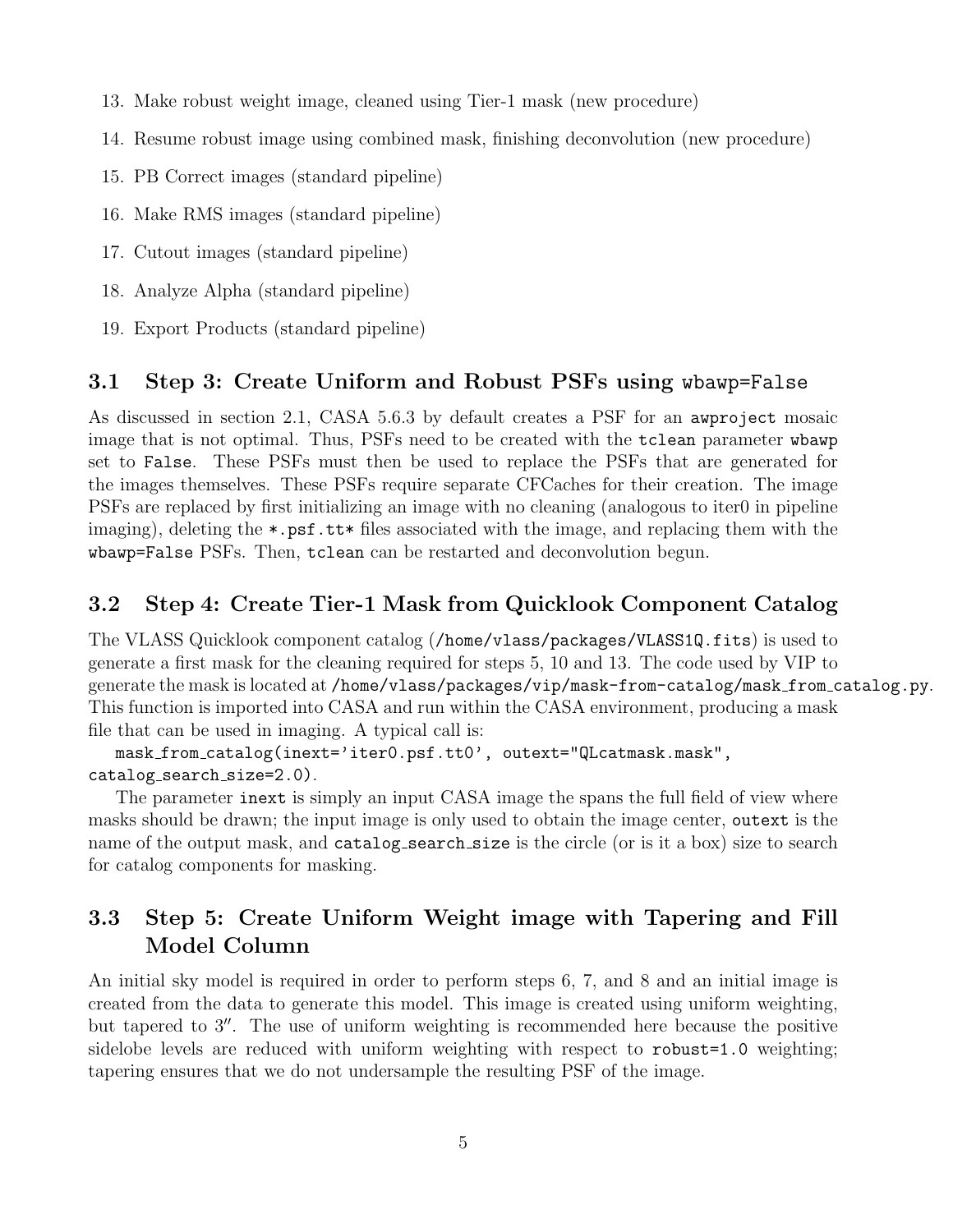Cleaning should go down to  $20\sigma$  or  $1\%$  of the image peak flux to avoid cleaning deconvolution artifacts around bright sources, but also clean sufficient flux per row to create a good enough sky model for RFI flagging, computation of weights, and self-calibration.

Once deconvolution is complete, the model column of the measurement set needs to be filled. Writing to the model column must be done serially; however, CASA 6.1 internally solve the problems associated with tclean writing the model column in parallel mode. Currently in CASA 5.6.3, writing the model is slow in serial because tclean still must perform many computations, in addition to the act of writing to disk.

### 3.4 Step 6: Run RFI Flagging

With the model column written, RFI flagging can take place on the residual data. The pipeline task hifv checkflag (checkflagmode='vlass-imaging') incorporates the desired heuristics already and fits within the recommended workflow. An alternative RFI flagging heuristic was used in VIP to avoid dependence on the pipeline; we are not recommending adoption of these heuristics.

#### 3.5 Step 7: Run statwt

Statistical weights need to be properly calculated for the VLASS data, which requires a sky model in order to properly weight the data and not down weight bright sources. Thus, VIP still desires to run statwt on the residual data (data column minus model). The current implementation of statwt (time dependent and per spw) in the pipeline may be insufficient for the needs of VLASS as demonstrated in imaging tests. Instead, running statwt in channelized mode (time independent) can yield superior results and enable VLASS imaging to have better flux density accuracy on bright sources. Our recommended call to statwt is:

statwt(vis=vis, combine='field,scan,state,corr', chanbin=1,timebin='1yr', datacolumn='residual data').

It is preferable provide the ability to run statwt in both the way it has been run and in channelized mode with a parameter setting.

### 3.6 Step 8: Run Self-Calibration

Self-calibration of VLASS data is essential for correcting some imaging artifacts that are present in the data. We recommend only small changes to the self-calibration task currently defined in the pipeline. An example tasks gaincal and applycal call are:

```
gaincal(vis=vis, caltable='g.0',gaintype='G', calmode='p',
refant=refantlist, combine='field,spw', minsnr=5)
```

```
applycal(vis=vis, calwt=False, applymode='calonly', gaintable='g.0', spwmap=18*[2],
interp='nearest').
```
Following are the main changes we recommend: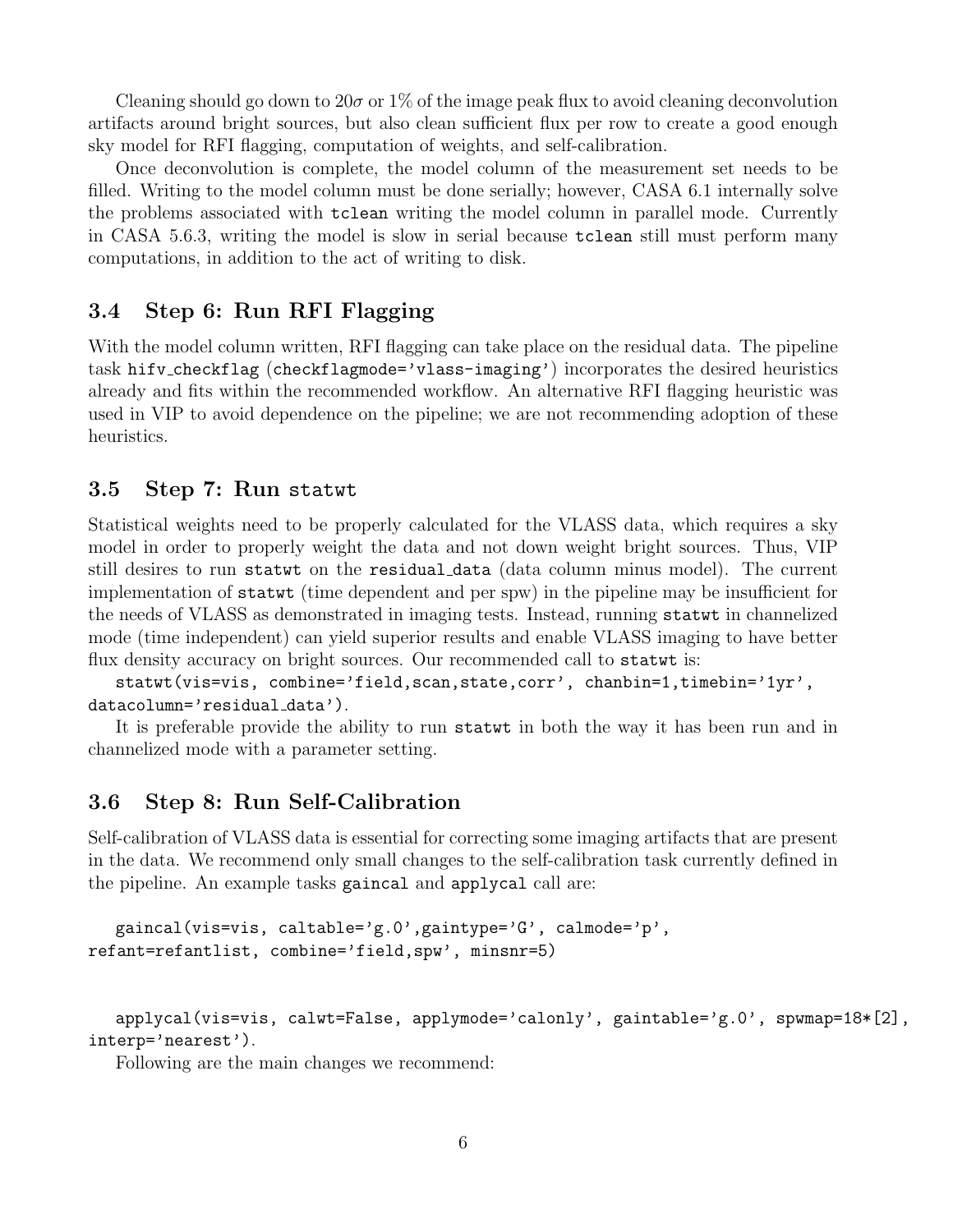- 1. Increase the value of the minsnr parameter from 1 to 5. This will ensure that poor solutions are not applied to the data. We will use the applycal option applymode='calonly' which will not flag data for which the self-calibration solutions are flagged and will leave the data as-is. The solutions with the setting of combine='field,spw' will create solutions per row in the VLASS image and gaintype='G' will create a solution per polarization.
- 2. Change the interpolation mode for task applycal to simply nearest instead of nearestPD. The 'PD' mode appended to the interp argument for the task applycal is not recommended here because the phase solutions are scaled with frequency. While 'PD' is appropriate for tropospheric phase distortions that increase as  $\sim \nu^1$ , it is not appropriate the ionosphere, which is likely a main contributor to phase variations in S-band, where the variations increase as  $\nu^{-1}$ , nor is it appropriate for electronic phase changes which we presume do not scale with frequency.  $\text{gaintype} = G'$  seems most appropriate for Sband because phase variations are most likely to be due to the ionosphere and can be polarization dependent and some polarization-dependent primary beam uncertainties are absorbed into the self-calibration solutions.

### 3.7 Step 9: Create new uniform and robust PSFs with wbawp=False

After running the task statwt, RFI flagging, and self-calibration, new PSFs must be created with wbawp=False. This because the additional flagging and re-weighting of the data are expected to alter the PSF, necessitating the creation of new PSFs to use in the final deconvolution. A new PSF for the uniform weighted image tapered to  $3''$  is required, as is a new PSF for the robust value to be used in the final imaging (robust = 1). Note that robust=1.5 was originally planned for VLASS SE imaging, however, early-on VIP adopted robust=1, but we still expect this workflow to work with robust=1.5.

### 3.8 Step 10: Make new uniform weight image

A new uniform weighted image, tapered to  $3<sup>''</sup>$  must be generated from the corrected data, cleaning down to  $3\sigma$ . This image is required to create the Tier-2 mask from self-calibrated data. The self-calibrated data will have the highest degree of image artifact reduction and the uniform weighting will produce the lowest positive sidelobes.

### 3.9 Step 11: Create Tier-2 mask using pyBSDF

The creation of the Tier-2 mask uses the uniform weight image created in Step 10 and smooths it with a 5<sup>"</sup> Gaussian. The smoothed image will enable better sidelobe rejection and aid in the detection of low-surface brightness features in the mask. We recommend that the Tier-2 mask be derived from the restored image, but we also recommend that an option be present to create the the mask from the residual image if desired.

To create the Tier-2 mask, the program pyBDSF (https://www.astron.nl/citt/pybdsf/) is run on the smoothed image from the call:

subprocess.call(['run\_bdsf.py', imagename\_base+'iter1b.image.smooth5.fits'], env='PYTHONPATH':'').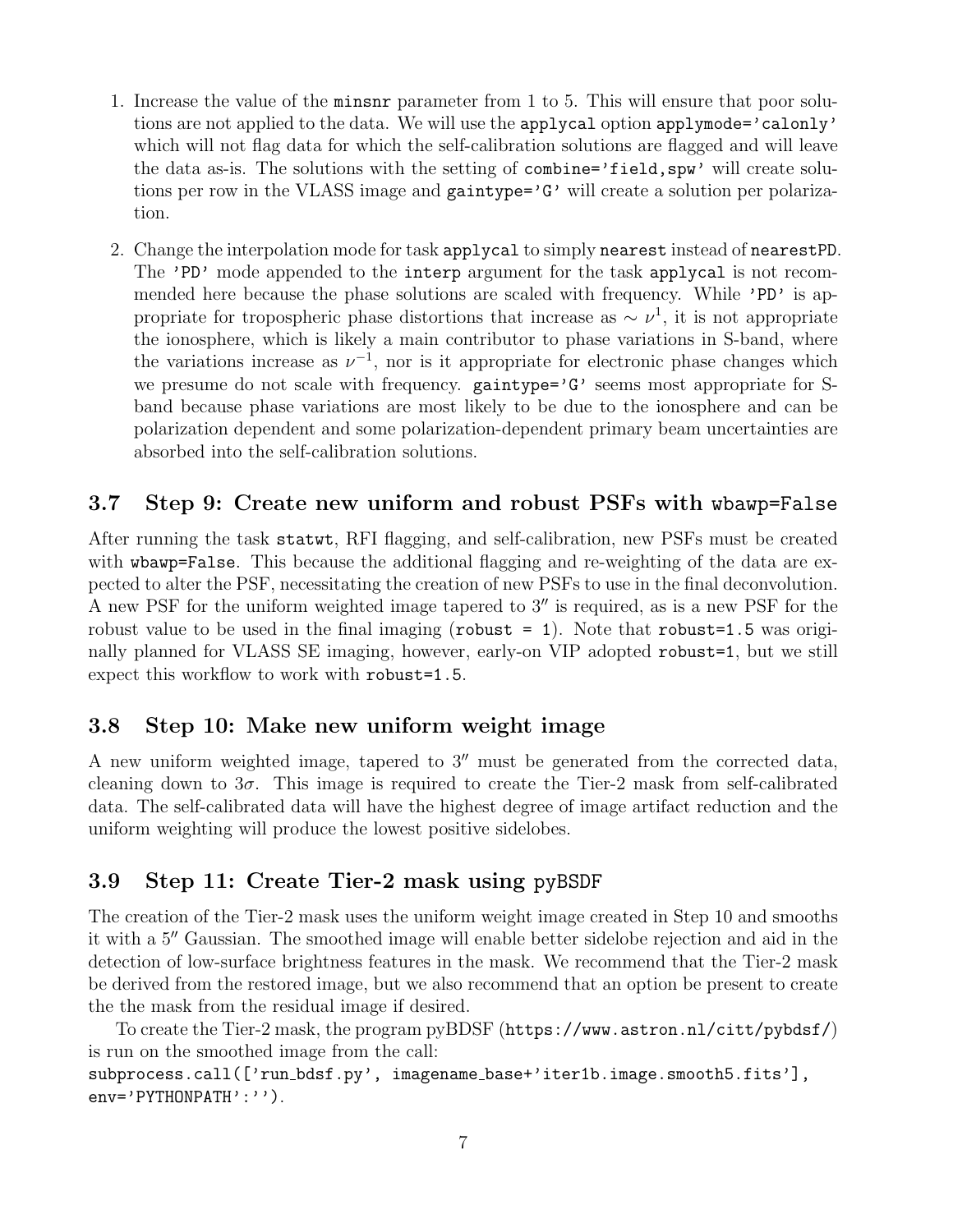This runs an external instance of pyBDSF outside the CASA environment to generate the Tier-2 mask. We are currently running pyBDSF on Python 2.7, but the package is available compatible with Python 3.

The output from pyBDSF does include some false positives that need to be rejected whenever possible. To do this, we use a script edit pybdsf islands.py which is called via:

edit pybdsf islands(catalog fits file=imagename base+'iter1b.image.smooth5.cat.fits'). The filtered mask is then turned into a CASA mask image using the same program that generated the Tier-1 mask via:

mask from catalog(inext=inext,outext="secondmask.mask", catalog fits file=imagename base+'iter1b.image.smooth5.cat.edited.fits', catalog search size=2.0).

The parameter inext is the PSF image, required to match the mask's coordinate system to that of the images it will be applied to, outext is the desired name of the output mask, catalog fits file is the table of mask positions with filtering applied to reject likely artifacts, and catalog search size is the radius in degrees to search for matches. This is set to  $2.0°$ because the images can be up to  $2^{\circ} \times 2^{\circ}$ .

## 3.10 Step 12: Combine Tier-1 and Tier-2 Masks

We then take the union of the Tier-1 and Tier-2 masks in order to recover any sources that may have been filtered out or missed in the Tier-2 mask generation process. This combined mask represents the final mask that will be used for cleaning the VLASS SE cont images.

## 3.11 Step 13: Create Image with robust=1 weighting using Tier-1 Mask

Next, the generation of the actual image product begins with the creation of the robust=1 image. The PSF used in this image needs to be replaced with the robust=1 PSF generated using wbawp=False in Step 9. The cleaning of this image is started with only the Tier-1 mask. This is because not all artifacts are rejected from the Tier-2 mask and starting with the Tier-1+Tier-2 mask from the start can lead to imaging problems. This image is cleaned down to 3σ.

## 3.12 Step 14: Resume Cleaning Robust=1 Image with Tier-1+Tier-2 Mask

Once cleaning has completed on the robust=1 image using the Tier-1 mask, cleaning is resumed using the Tier1+Tier2 mask. The image is then cleaned down to  $3\sigma$ , representing what will become the final image product.

### 3.13 Steps 15-19: Final Product Creation

Following Step 14, the final processing is performed on the images to create the products. These steps already exist in the pipeline and their use was not examined by VIP. The images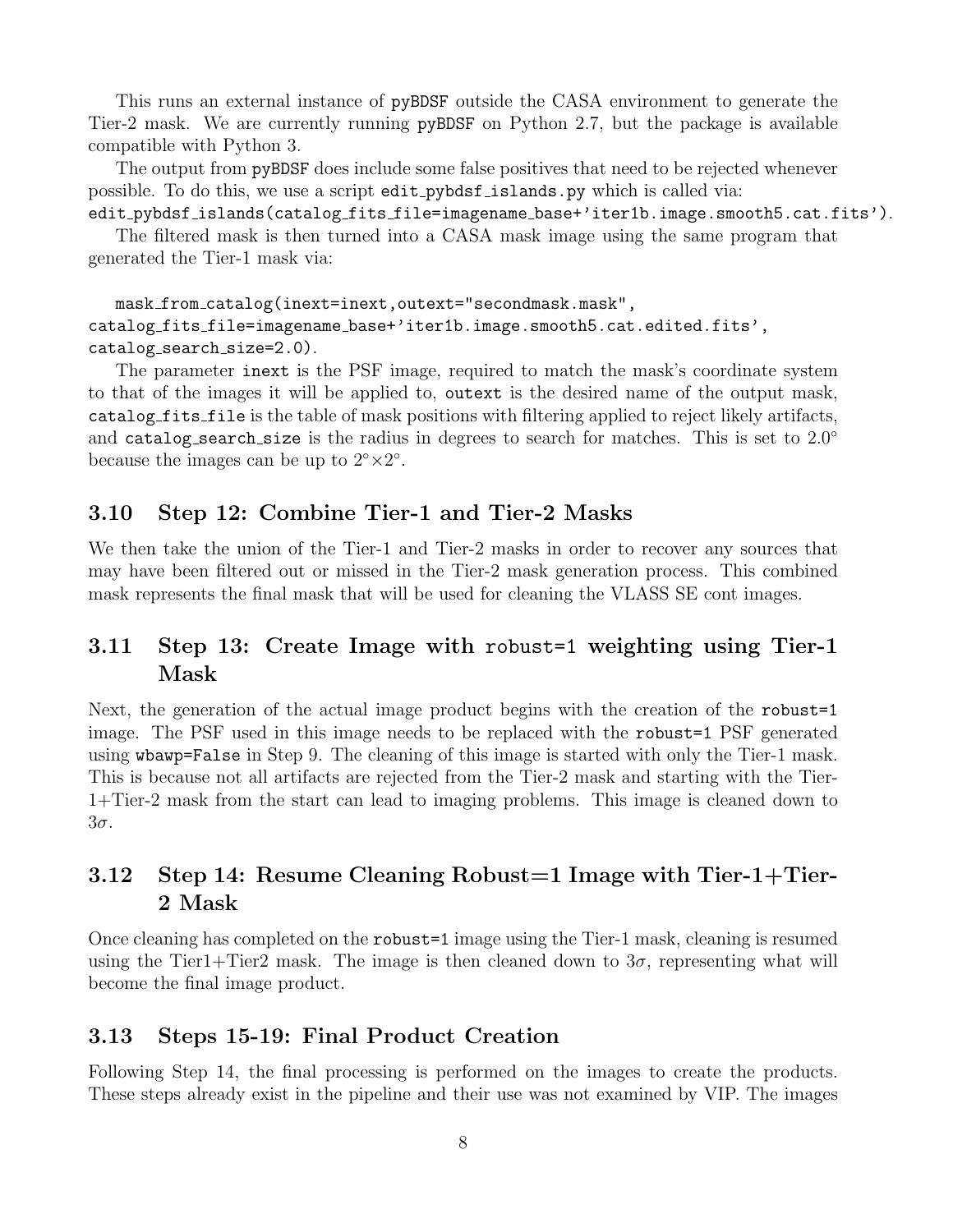are primary beam corrected (Step 15), the RMS image is generated (Step 16), the  $1° \times 1°$  image is cut out of the full  $2^{\circ} \times 2^{\circ}$  image (Step 17), the spectral index of the brightest source is recorded (Step 18), and the  $1° \times 1°$  image and RMS image are exported as FITS files (Step 19).

# 4 Summary

The VIP recommended workflow will require changes to the previously planned SE imaging recipe and the VIP team is available for consultation in the development process. Steps are added in comments that refer to the VIP workflow steps outlined in Section 3.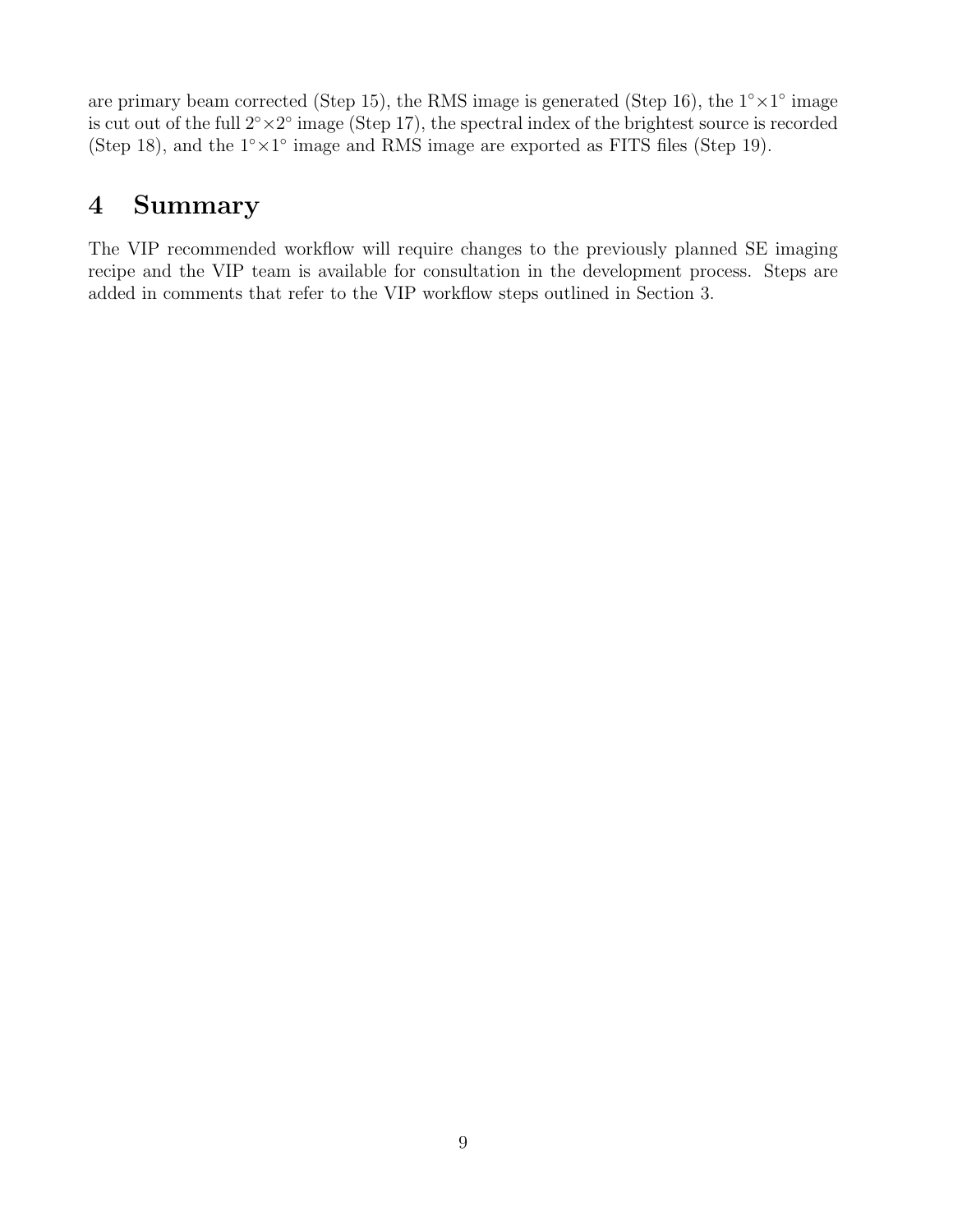# 5 Script

The script which performs the recommended workflow is available from: https://gitlab.nrao.edu/jmarvil/vlass-imaging-project/-/blob/master/vip script.py

```
vis = 'VLASS1.2.sb36484946.eb36542800.58574.4235612037_ptgfix_split.ms'
phasecenter = 'J2000 13:32:4.836 +16.30.0.0000'
field = ''
spw = ''<br>antenna = ''
antennascan = ''
imagename_base = 'VIP_'
imsize = 16384cell = '0.6arcsec'<br>
reffreq = '3.0GHz'
                 = '3.0GHz'
uvrange = '<12km'
intent = 'OBSERVE_TARGET#UNSPECIFIED'
wprojplanes = 32<br>usepointing = True
usepointing
cfcache='/mnt/scratch/cfcache/cfcache_spw2-17_imsize16384_cell0.6arcsec_w32_conjT.cf'
cfcache_nowb='/mnt/scratch/cfcache/cfcache_spw2-17_imsize16384_cell0.6arcsec_w32_conjT_psf_wbawp_False.cf'
inext='iter0.psf.tt0'
import os
import re
import shutil
import subprocess
execfile('/home/vlass/packages/vip/mask-from-catalog/mask_from_catalog.py')
execfile('/users/jmarvil/scripts/edit_pybdsf_islands.py')
def run_tclean( image_iter, datacolumn='data', cfcache=cfcache, scales=[0],\
               robust=1.0, uvtaper='', niter=0, gain=0.1, nsigma=2.0, \setminuscycleniter=5000, cyclefactor=3, mask='', savemodel="none", calcres=True,\
               calcpsf=True, parallel=True ):
    if mask: mask = imagename_base+mask
    tclean(vis=vis, field=field, spw=spw, uvrange=uvrange, datacolumn=datacolumn,\
           imagename=imagename_base+image_iter, imsize=imsize, \
           antenna=antenna, scan=scan, intent=intent, \
           cell=cell, phasecenter=phasecenter, reffreq=reffreq, gridder="awproject",\
           wprojplanes=wprojplanes, cfcache=cfcache, conjbeams=True, \
          usepointing=usepointing, rotatepastep=5.0, pblimit=0.02, deconvolver="mtmfs",\
          scales=scales, nterms=2, smallscalebias=0.4, weighting="briggs",\
         robust=robust, uvtaper=uvtaper, niter=niter, gain=gain, threshold=0.0,\
         nsigma=nsigma, cycleniter=cycleniter, cyclefactor=cyclefactor, usemask="user",\
         mask=mask, restart=True, savemodel=savemodel, calcres=calcres, calcpsf=calcpsf,\
         parallel=parallel)
def replace_psf(old,new):
    for this_tt in ['tt0','tt1','tt2']:
       shutil.rmtree(imagename_base+old+'.psf.'+this_tt)
        shutil.copytree(imagename_base+new+'.psf.'+this_tt, imagename_base+old+'.psf.'+this_tt)
    shutil.rmtree(imagename_base+old+'.workdirectory')
def replace_rflag_levels():
    for infile,indev in zip(['fdev.txt','tdev.txt'],['freqdev','timedev']):
       with open(infile,'r') as in1:
           instring = in1.readlines()
           dev = eval( instring[0] )
        dev_median = str(np.median(np.array(dev[indev])))
```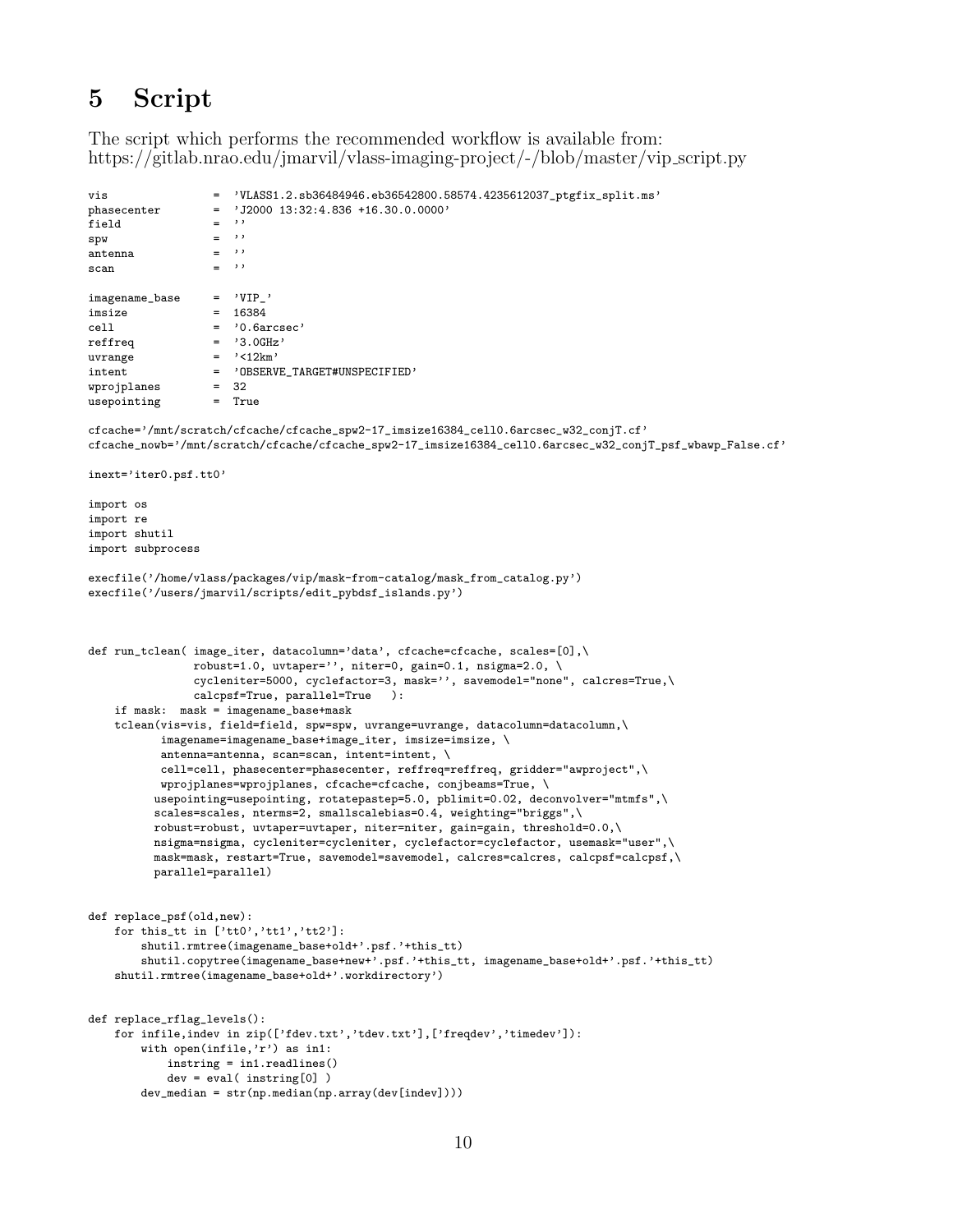```
pattern=re.compile('(\[[\d\.]*,[\d\.]*,)([\d.]*)(\])')
        s=re.sub(pattern,'\\1bla\\3',instring[0])
        s2=re.sub('bla',str(dev_median),s)
        with open(infile,'w') as out1:
            out1.write(s2)
#Steps are added in comments that refer to the VIP workflow steps outlined in Section 3.
# Step 3: create uniform psfs with wbawp=False
run_tclean( 'iter0', cfcache=cfcache_nowb, robust=-2.0, uvtaper='3arcsec', calcres=False )
# Step 3: create robust psfs with wbawp=False
run_tclean( 'iter0b', cfcache=cfcache_nowb, calcres=False )
# Step 4: make mask from QL catalog
mask_from_catalog(inext=inext,outext="QLcatmask.mask",catalog_search_size=1.5)
# Step 5: initialize iter1, no cleaning
run_tclean( 'iter1', robust=-2.0, uvtaper="3arcsec" )
# Step 5: replace iter1 psf with no_WBAP
replace_psf('iter1','iter0')
# Step 5: clean with mask down to 3 sigma using no scales, uniform weighting (further mitigates divergence)
# this is a temporary image used for flagging, statwt and selfcal
run_tclean( 'iter1', robust=-2.0, uvtaper="3arcsec", niter=20000, nsigma=5.0,\
            mask="QLcatmask.mask", calcres=False, calcpsf=False )
# Step 5: resume iter1 to save model
run_tclean( 'iter1', calcres=False, calcpsf=False, savemodel='modelcolumn', parallel=False )
# Step 6: RFI Flagging; node that the pipeline should not adopt
# the heuristics utilized below, these were used to avoid dependence
# on the pipeline for VIP.
flagdata(vis=vis, mode='rflag', datacolumn='residual_data',timedev='tdev.txt',\
         freqdev='fdev.txt',action='calculate')
replace_rflag_levels()
flagdata(vis=vis, mode='rflag', datacolumn='residual_data',timedev='tdev.txt',\
         freqdev='fdev.txt',action='apply',extendflags=False)
flagdata(vis=vis, mode='extend', extendpols=True, growaround=True)
#Step 7: Run statwt in channelized mode on residual_data
statwt(vis=vis,combine='field,scan,state,corr',chanbin=1,timebin='1yr',\
       datacolumn='residual_data' )
# Step 8: selfcal
gaincal(vis=vis,caltable='g.0',gaintype='G',calmode='p',refant='0',combine='field,spw',minsnr=5)
applycal(vis=vis,calwt=False,applymode='calonly',gaintable='g.0',spwmap=18*[2], interp='nearest')
# Step 9: create uniform psfs with wbawp=False using corrected column
run_tclean( 'iter0c', datacolumn='corrected', cfcache=cfcache_nowb, robust=-2.0,\
            uvtaper='3arcsec', calcres=False )
# Step 9: create robust psfs with wbawp=False using corrected column
```

```
11
```
run\_tclean( 'iter0d', datacolumn='corrected', cfcache=cfcache\_nowb, calcres=False )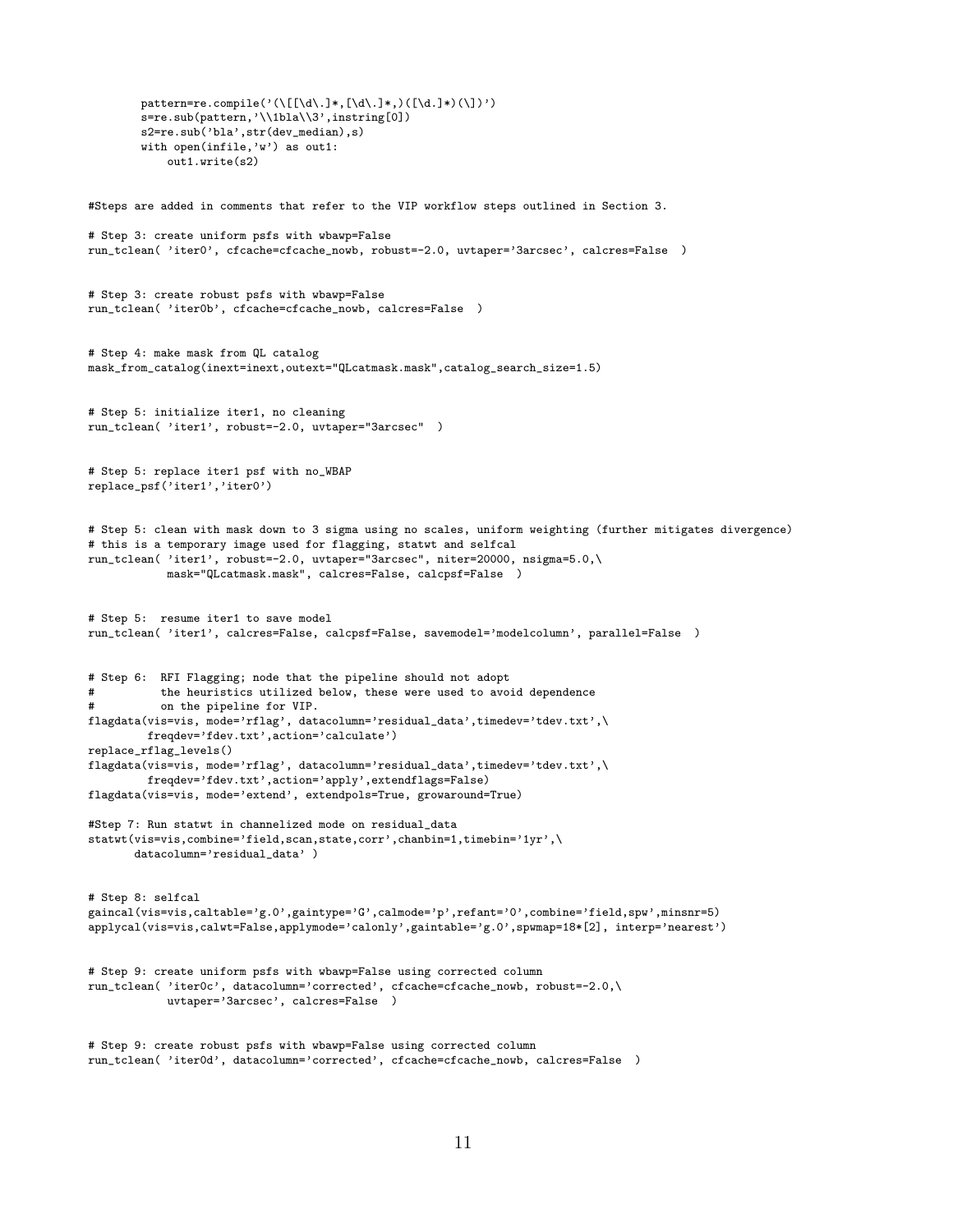```
# Step 10: initialize iter1b, no cleaning, using corrected column
run_tclean( 'iter1b', datacolumn='corrected', robust=-2.0, uvtaper="3arcsec" )
# Step 10: replace iter1b psf with no_WBAP
replace_psf('iter1b','iter0c')
# Step 10: clean with mask down to 3 sigma using no scales, uniform weighting, using corrected column
# this is a temporary image used for Tier-2 masking
run_tclean( 'iter1b', datacolumn='corrected', robust=-2.0, uvtaper="3arcsec", niter=20000,\
           nsigma=5.0, mask="QLcatmask.mask", calcres=False, calcpsf=False )
# Step 11: make Tier-2 mask from iter1 image after smoothing
imsmooth(imagename=imagename_base+"iter1b.image.tt0", major='5arcsec', minor='5arcsec',\
         pa='0deg', outfile=imagename_base+"iter1b.image.smooth5.tt0")
exportfits(imagename=imagename_base+"iter1b.image.smooth5.tt0",\
           fitsimage=imagename_base+"iter1b.image.smooth5.fits")
subprocess.call(['/users/jmarvil/scripts/run_bdsf.py',\
                 imagename_base+'iter1b.image.smooth5.fits'],env={'PYTHONPATH':''})
# Step 11: turn 5" smooth results back into component catalog and then to mask, using artifact rejection
edit_pybdsf_islands(catalog_fits_file=imagename_base+'iter1b.image.smooth5.cat.fits')
mask_from_catalog(inext=inext,outext="secondmask.mask",\
                  catalog_fits_file=imagename_base+'iter1b.image.smooth5.cat.edited.fits',\
                  catalog_search_size=1.5)
# Step 12: combine Tier-1 and Tier-2 order masks
\verb|imath(imagename=[imagenamebase+'secondmask.max',imagename_base+'QLcatmask'.mask')\rangle \landexpr='IM0+IM1',outfile=imagename_base+'sum_of_masks.mask')
im.mask(image=imagename_base+'sum_of_masks.mask',mask=imagename_base+'combined.mask',\
        threshold=0.5)
# Step 13: initialize iter2, no cleaning
run_tclean( 'iter2', datacolumn='corrected' )
# Step 13: replace iter2 psf with no_WBAP
replace_psf('iter2','iter0d')
# Step 13: resume iter2 with QL mask
run_tclean( 'iter2', datacolumn='corrected', scales=[0,5,12], nsigma=3.0, niter=20000,\
            cycleniter=3000, mask="QLcatmask.mask", calcres=False, calcpsf=False )
# Step 14: iter2 with combined mask
os.system('rm -rf *.workdirectory')
os.mkdir('iter2_intermediate_results')
os.system('cp -r *iter2* iter2_intermediate_results')
shutil.rmtree(imagename_base+'iter2.mask')
shutil.copytree(imagename_base+'combined.mask',imagename_base+'iter2.mask')
run_tclean( 'iter2', datacolumn='corrected', scales=[0,5,12], nsigma=3.0, niter=20000,\
            cycleniter=3000, mask="", calcres=False, calcpsf=False )
```

```
os.system('rm -rf *.workdirectory')
```
## Revision History